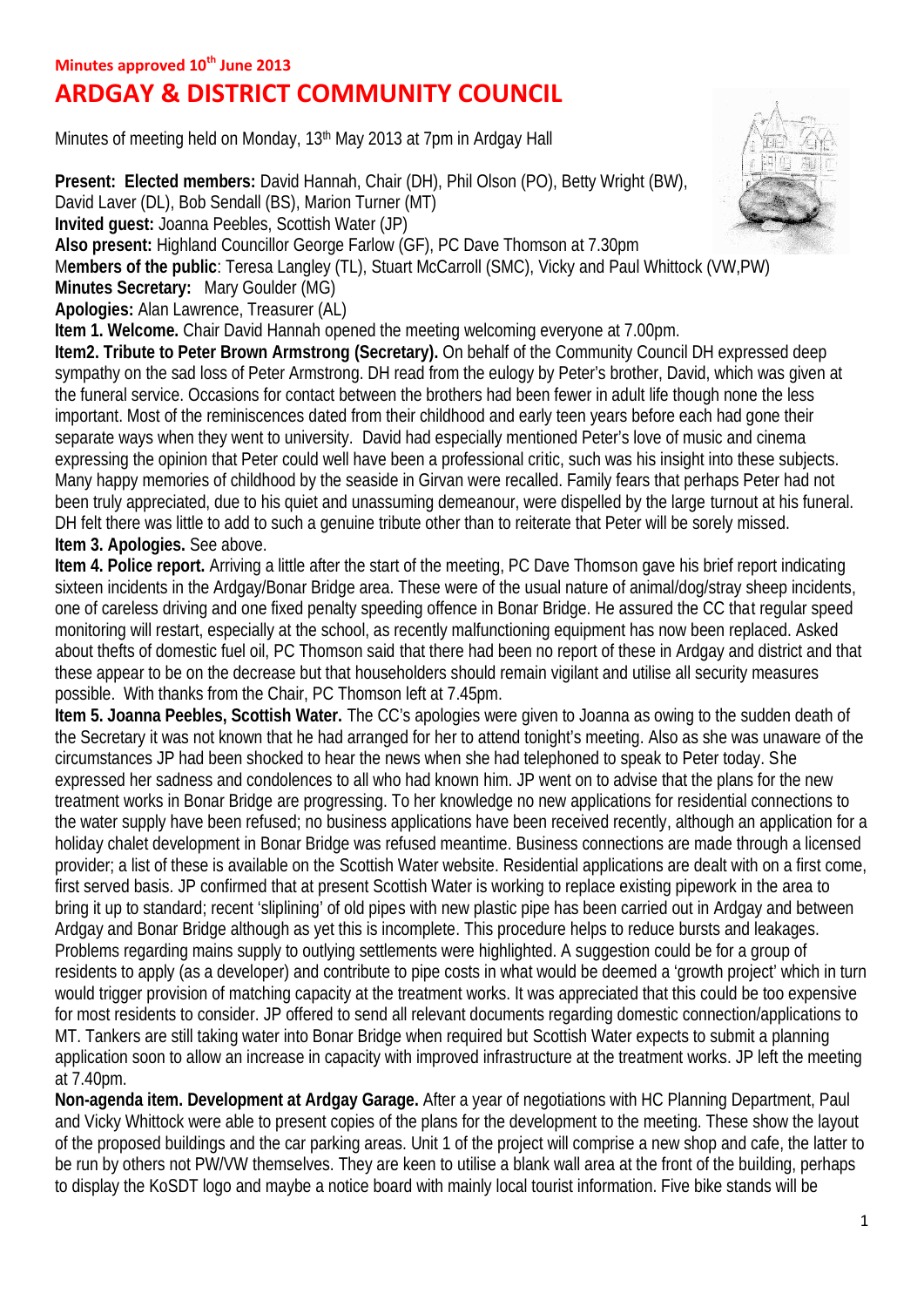## **Minutes approved 10th June 2013**

erected. The level of parking space required by Planning (16) was thought by CC members to be excessive and could be unduly restrictive should the applicants wish to expand their business. It is hoped that construction will start in the next couple of weeks. A report will be submitted for inclusion in the next A&DCC newsletter.

**Item 6**. Minutes of last meeting. The minutes of the April meeting were approved as a true and accurate record; proposed by Phil Olson, seconded by Marion Turner.

**Item 7. Matters arising. (1) Royal Mail pillar box.** The pillar box is open again. MT spoke to the engineers about four weeks ago and was told a date would soon be given for when the box will move to its new location by the hall. No further information has been received; MT will make further enquiries. **MT Action. (2) Ronnie McNeill's retirement.** From the Creich CC minutes it was noted that the local collection had raised £205 and that the McNeill family had requested the money be shared between the Bradbury Day Centre and the Migdale Hospital Comfort Fund. This generous gesture was applauded by the CC. **(3) Toilets.** The contractor is awaiting a warmer weather spell to complete the flooring work. Chair will check if this is now scheduled. **DH Action. (4) Newsletter.** Copy deadline for next issue is 20th May; articles/information should be submitted to the Chair.

**Item 8.Correspondence. (i)**Thanks were expressed to Marion Turner who has taken on the role of Secretary until the AGM in June. She has created a dedicated email address for CC business and this should be used for all appropriate e correspondence, Secretary@ardgayanddistrictcommunitycouncil.org.uk This address is now on the mailing list for the Sutherland Partnership – up till now Ardgay has not been included. (ii) Friends of the Far North Line newsletter received. (iii) Thank you card received from Deirdre Carney in response to CC condolence message. (iv) Notification of changes to HC region polling stations; Ardgay is not affected. (v) Mrs Rhonwen Copley has written with a list of comments following the last CC meeting. These were duly noted and the Secretary will reply accordingly. Cllr Farlow agreed to go to see Mrs Copley to discuss her concerns.**MT/GF Action. (vi)** Information received regarding Highland Council's Planning Mentoring Scheme. **(vii)** Clean up Scotland package. Agreed to request packages with a view to a community clean up day next autumn. Secretary will order a kit on receipt of the website link from BW. **BW/MT Action. (viii)** BW reported that notices regarding dog fouling are being removed from the Gearrchoille Community Wood. The matter to be raised at the upcoming Gearrchoille Community Wood meeting. **(ix)** A letter will be sent to Creich CC in response to their request to share the cost of installing a cycle ramp on the Invershin Viaduct footbridge. While agreeing in principal, the CC wishes to know that permission has been received. **MT Action. (x)** Invitation received to attend the prize giving at **Dornoch** Academy. Secretary to advise that no-one is available this year. **MT Action.**

**Item 9. Kyle of Sutherland Development Trust update.** Helen Houston has been appointed on a four month contract with the main aim of securing ongoing funding for the post of Development Officer. Notice boards have been placed in Culrain (key on chain), Bonar Bridge and Rosehall. BS commented that the Rosehall board is on his land but no-one asked his permission. The Ardgay board is still to be placed (see Non-agenda item above). The KoSDT AGM will be in July; date to be given to DH for inclusion in the newsletter.

**Item 10. Windfarms update. Coire na Cloiche.** Passed by Highland Council. **Braemore.** Not approved by HC. GF will ascertain if a public enquiry will be set up. CC should express its opinion again if so. **Community Benefit Funding.** Suggestion put forward that CC could apply for funds on behalf of the community, to be administered by KoSDT, to allow funding support for learning opportunities for individuals. MT will discuss the idea with members of KoSDT. **MT Action. Glenmorie/Dalnessie**. Both going to public enquiry. **Sallachy/Glencassley.** HC Planning site visits today. **Item 11. Report from Biomass Conference.** BW attended. Reported on interesting community projects in S.E Austria, running now for thirty years providing local heating supply, pumping hot water etc, produced by burning of wood chips procured from locally owned forestry. Similar projects were discussed using wind turbine energy. GF advised that pathfinder schemes are planned in Ullapool and Applecross, funded by the Climate Challenge Fund. He also said that Loch Broom Wood Fuel has been set up to supply firewood, also supported by the Climate Challenge Fund. BW was impressed by the good turnout at the conference.

**Item 12. Planning and licensing applications**. Nothing relevant this month.

**Item 13. Treasurer's report.** Details supplied by AL prior to meeting indicate the Treasurer's Account cleared balance is £1186.63 with two outstanding cheques totalling £78.80. The Projects Account stands at £1938.66. The Toilets Account cleared balance is £665.65 with one outstanding cheque of £189.00. Martin Calder currently has the Community Council accounts for annual audit. Their return is expected next Friday.

**Item 14. Councillor's report.** GF has spoken to landowner Calum Macrae regarding the Ardgay Hill footpath and has arranged that Phil Waite, HC Dingwall, can go ahead to install gates at either end of the path. Road safety issues raised by Creich CC, primarily at Invershin will be discussed at a soon to be arranged meeting with HC road engineers, Police